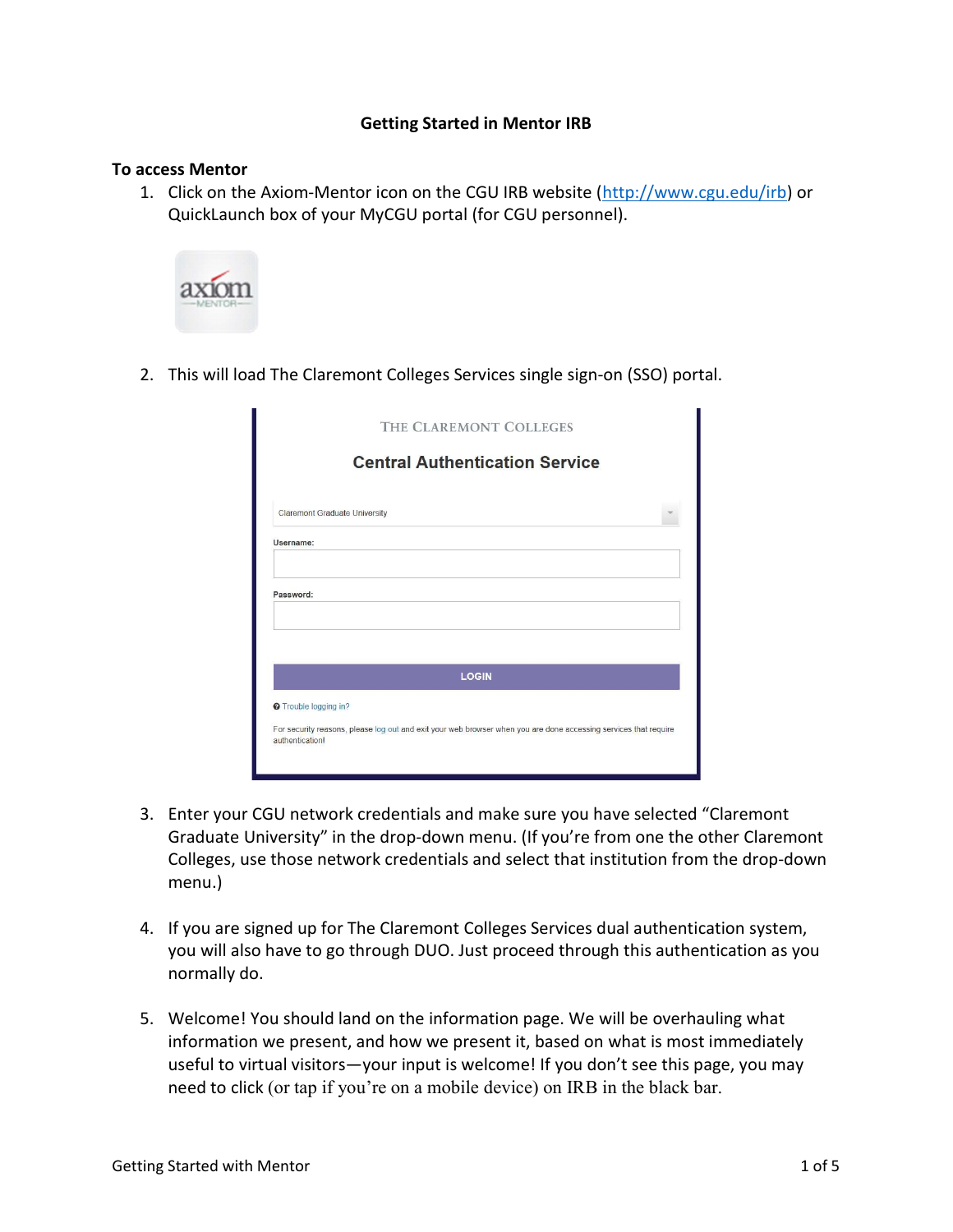

### Creating a protocol

1. For most users, the page will look just like the picture above, but some may have more than one tab (if, for example, you serve on CGU's IRB).

| <b>IRB</b> |                  |                  |
|------------|------------------|------------------|
|            | <b>IRB Admin</b> | <b>IRB</b> Setup |

2. Make sure you are on the IRB tab. In the menu on the left side of the page, click/tap on My Protocols.



3. If you already have protocols in Mentor (even if the IRB staff entered them on your behalf) they will be listed on this page. To create a new protocol, click/tap on the grey "Create New Protocol" button at the top of the page.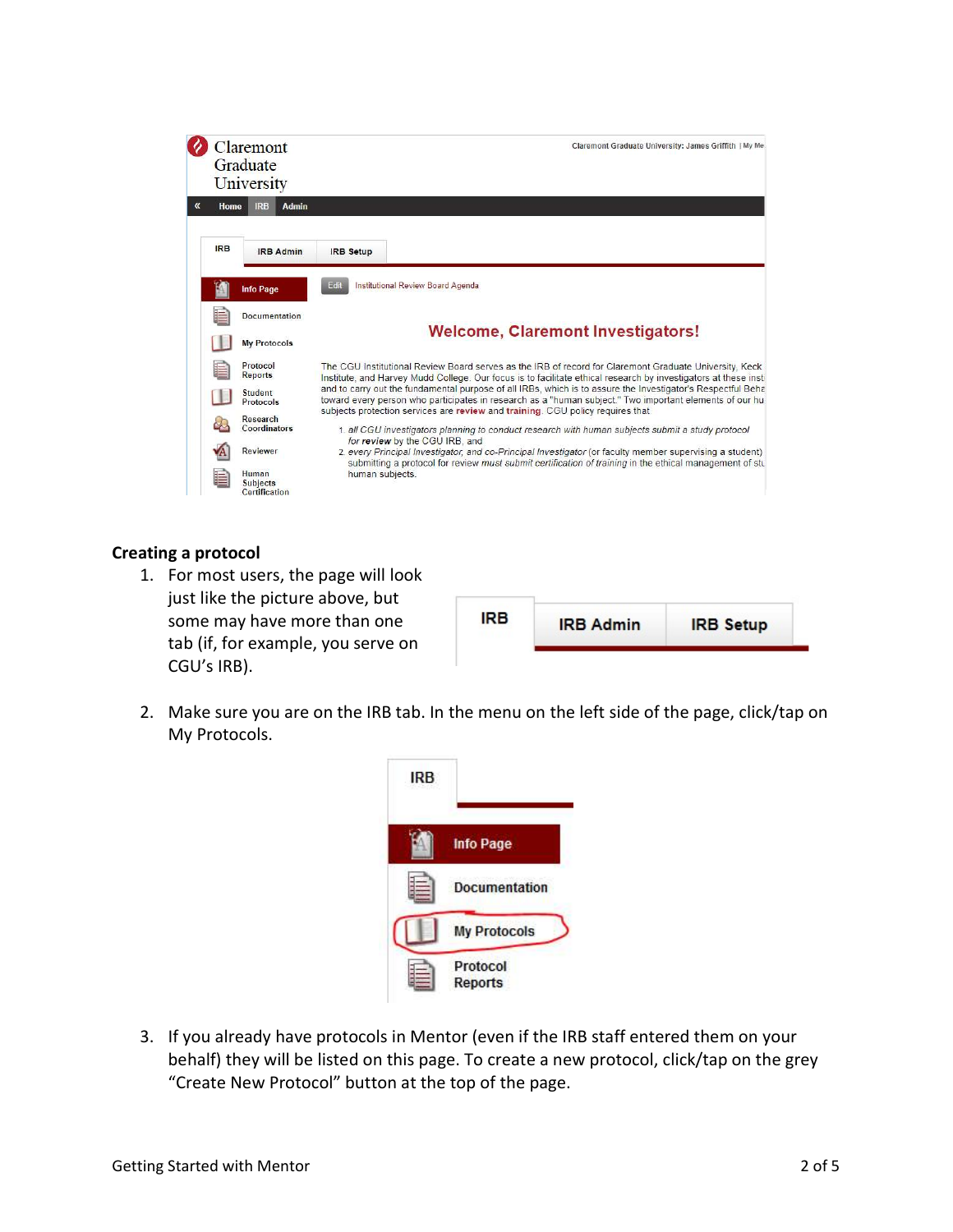

- 4. This loads the first of a relatively short set of questions based on federal regulatory categories for exemption and for expedited review. Based on your answers, it will load appropriate follow-up questions, make a preliminary determination of the appropriate level for review, then customized and partially complete the protocol form for you. When you have answered the requisite questions, Mentor will prompt you to exit the survey and load the protocol page.
- 5. Students only: Before loading the protocol form, Mentor will first open a window prompting you to select your faculty supervisor. Start typing in the last name, and the field should auto-populate.
	- a. If your faculty advisor is at one of the other Claremont Colleges, and not CGU, s/he may not yet be in Mentor's database. In that case, please send, or ask the faculty member to send, an account creation request to  $irb@cgu.edu$ , along with his/her network ID.
	- b. After you select your supervisor, click "Continue" and Mentor opens what is essentially the cover page for your protocol—very similar to what we fill out on the front pages of our current application.
- 6. On the "Create IRB Protocol" page, fill out the required fields and the applicable additional fields.
- 7. Click on the "Save" button. This loads the protocol page—essentially the dashboard for the protocol you just created. From here, you can complete and submit the protocol, sign it, request co-PI signatures, upload consent forms, instruments and other appendices, and, later, terminate the protocol, submit amendments, and more.

# Completing and submitting a protocol

Near the top of the tab, just above and below the protocol title you created, you'll notice some buttons and notices (See the image below.).

- 1. One of the notices is "x Signatures Missing". The  $x =$  the number of PIs/Co-PIs who have not yet signed.
	- a. If you have not listed any co-PIs,  $x = 1$ .
		- i. Your electronic "signature" is required before the protocol can be submitted (RA/Co-PIs can enter/edit protocols, but they cannot sign for you.).
		- ii. To "sign", find your name listed next to PI, and click on the "Sign Electronically" button next to your name.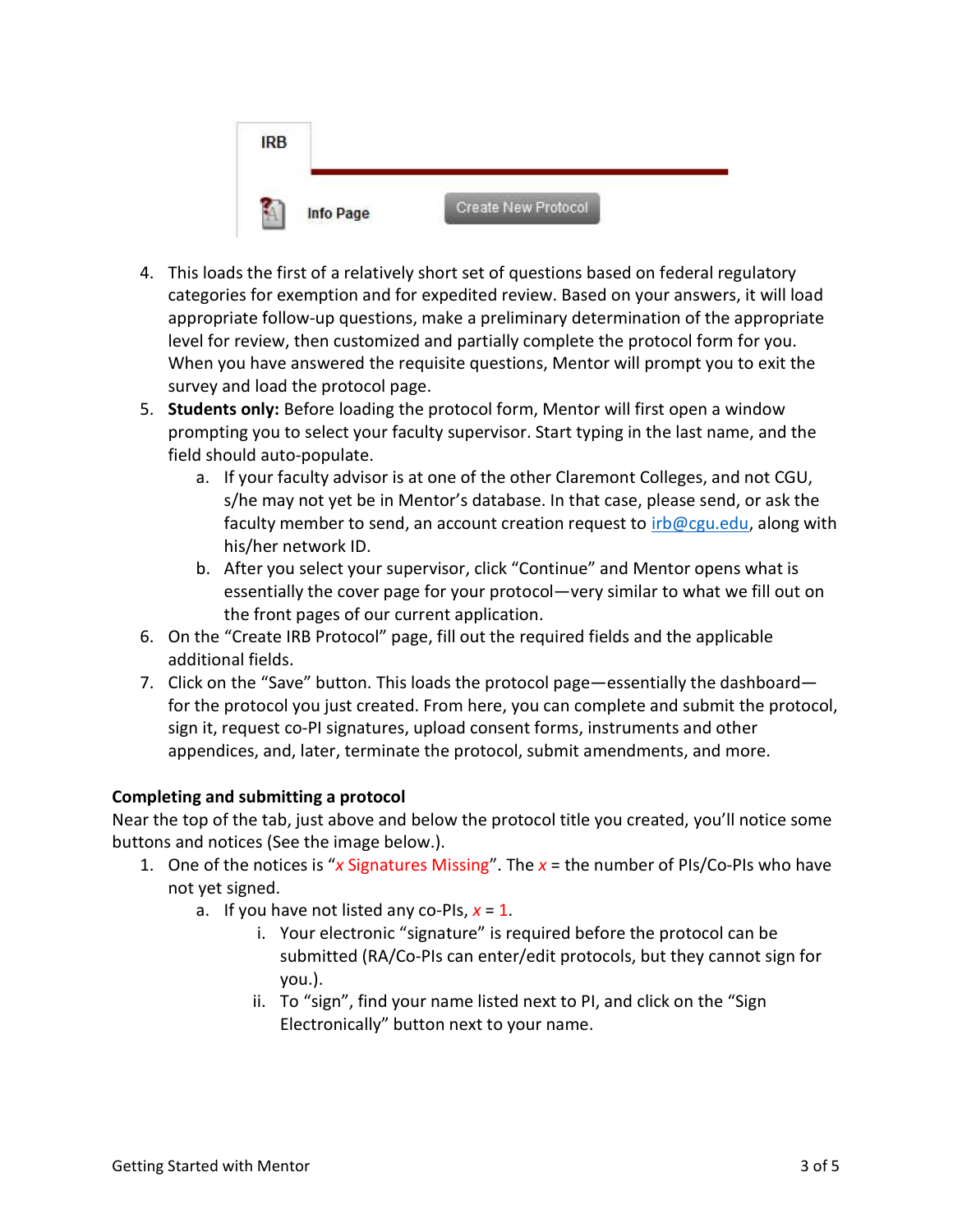| Edit<br>Copy                      | <b>Reviewers</b>                                                     | <b>Upload Docs</b> | <b>Undelete</b>          | <b>IRB Action</b>                           | <b>Send Notificati</b>                                          |
|-----------------------------------|----------------------------------------------------------------------|--------------------|--------------------------|---------------------------------------------|-----------------------------------------------------------------|
| Gap                               |                                                                      |                    |                          |                                             | Exploring Student Veterans' Perceptions of Transition and the N |
| <b>Meeting Notes</b>              | <b>Administrator Notes</b>                                           |                    | <b>Admin Only Notes</b>  |                                             | <b>Tracking Status A</b>                                        |
| <b>Submit Protocol for Review</b> | <b>Required questions not answered</b>                               |                    |                          | Protocol created on: 06/28/2018 3:27 PM PDT | Send Reminder                                                   |
| 1 Signatures Missing              |                                                                      |                    |                          |                                             |                                                                 |
|                                   | Message to IRB: FA has CITI, but PI does not. Received PI signature. |                    |                          |                                             |                                                                 |
|                                   | <b>Research Outline</b>                                              |                    |                          |                                             |                                                                 |
| Admin                             |                                                                      | Assign Admin       |                          |                                             |                                                                 |
| Protocol ID                       |                                                                      | 3155               | Mark Protocol as Deleted | <b>Inactive Personnel</b>                   |                                                                 |

- b. If you have co-PIs on the study (and you have listed them), you can notify them that they need to sign by clicking the "Request Signatures" button that appears directly above the notice. Mentor will send a link to the protocol, and they will follow the same procedure.
- 2. Another of the notices is "Required questions not answered". This is referring to the questions about the details of your research proposal.
	- a. To answer those, click on "Research Outline" next to the green arrow  $( \rightarrow )$ .
	- b. Click on the grey bar with ">> Protocol Outline" on it to expand protocol outline.

<sup>8</sup> Protocol Outline

- c. All items in the protocol outline must be answered, but they don't have to be answered in order or in a single sitting.
- d. To begin filling out the study description items, click on a grey "Answer" button. This will open a window where you can enter your information.
- e. Clicking on "Save Answers" will load the next unanswered question(s) in the same window.
	- i. E.g., if you just entered the response to the first question, but had previously answered the next two items, Mentor will now load the fourth item.
	- ii. Note that if you start answering later in the survey, when you click "Save Answers", Mentor will load the earliest unanswered item next—it would take you back to earlier items.
	- iii. You can always close that window, then click directly on the grey "Answer" button for the items you want to answer next.
- 3. When you have answered all of the questions, click on "View Protocol" in the upper right corner of the page.